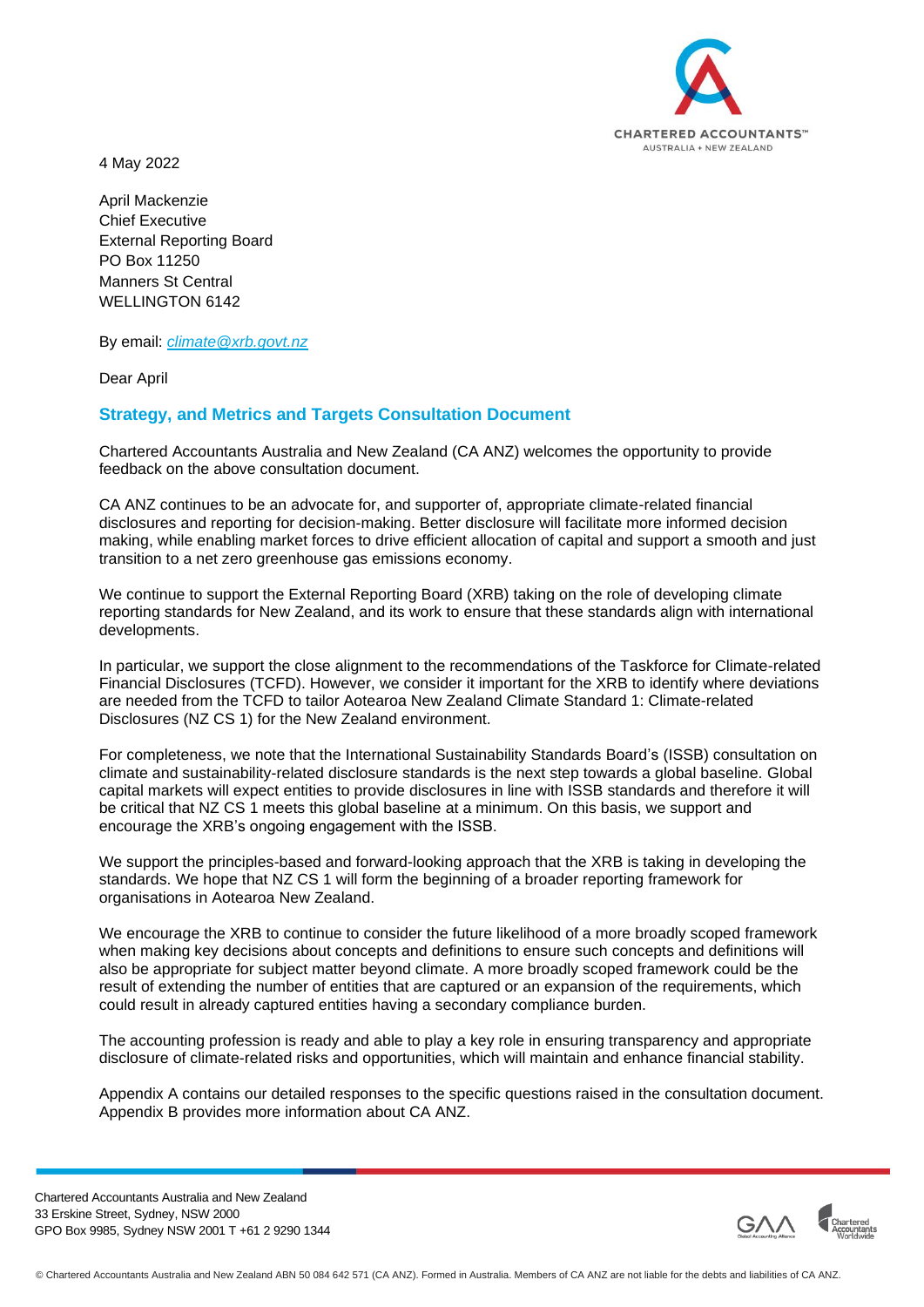Should you have any questions about our submission or wish to discuss it with us, please contact Karen McWilliams via email at [karen.mcwilliams@charteredaccountantsanz.com](mailto:karen.mcwilliams@charteredaccountantsanz.com) or phone +61 612 8078 5451.

Yours sincerely

**Peter Vial FCA Karen McWilliams FCA**<br>
New Zealand Country Head **Susiness Reform Leader** New Zealand Country Head

Advocacy & Professional Standing

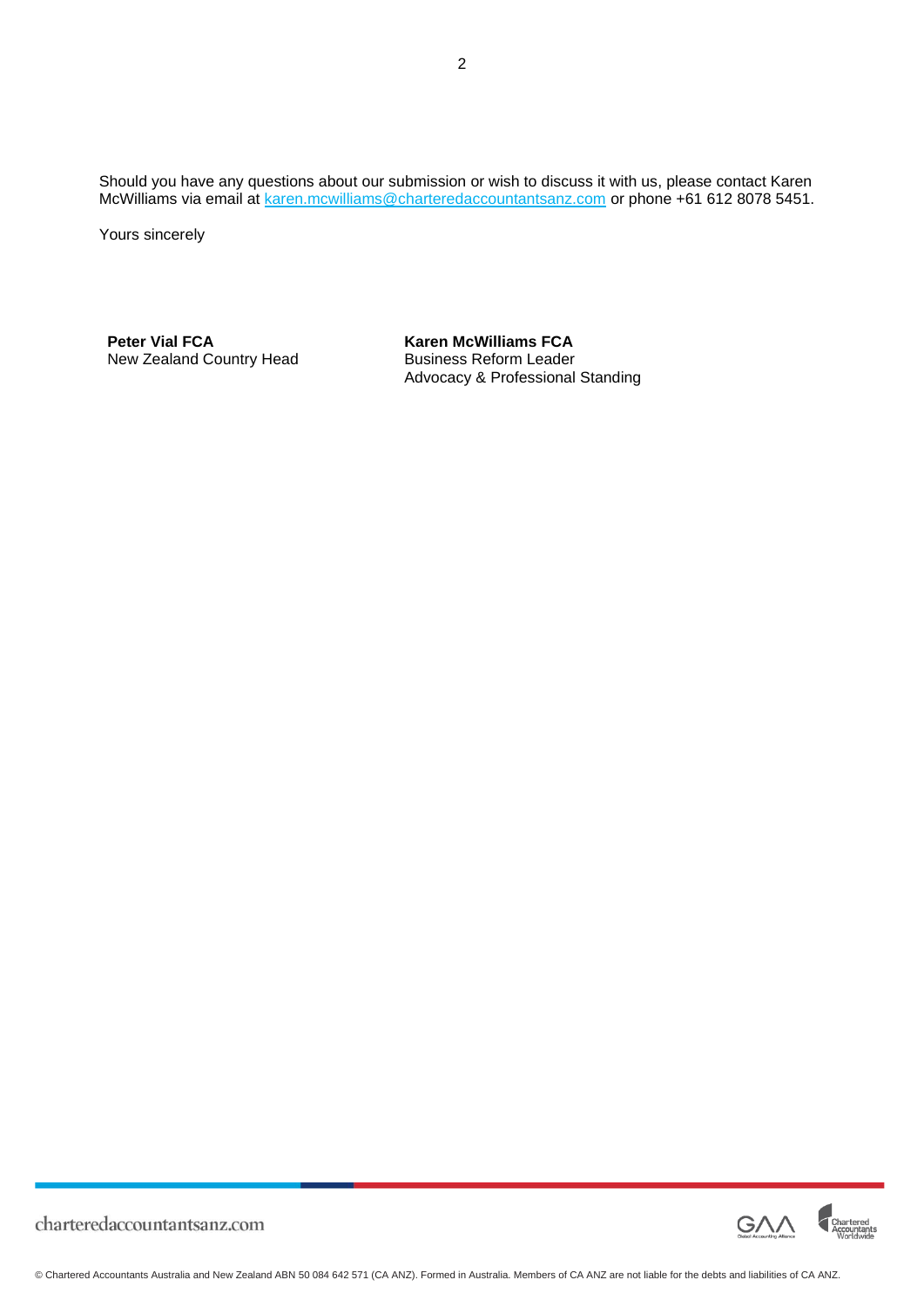# Appendix A

## **Responses to specific questions**

- **1. Do you think the proposed Strategy section of NZ CS 1 meets primary user needs?**
	- **a) Do you think that the information in this section of the standard will provide information that is useful to primary users for decision making? If not, please explain why not and identify any alternative proposals.**
	- **b) Do you consider that this section of the standard is clear and unambiguous in terms of the information to be disclosed? If not, how could clarity be improved?**
	- **c) Do you consider that this section of the standard is adequately comprehensive and achieves the right balance between prescriptiveness and principles-based disclosures? If not, what should be removed or added to achieve a better balance?**

Yes, we consider the proposed Strategy section of NZ CS 1 meets primary user needs. We also consider that this section is mostly clear and unambiguous, noting our comments below. We are supportive of the principles-based approach, and consider the section adequately achieves the balance between this and prescriptiveness.

**2. Do you agree that a standalone disclosure describing the entity's business model and strategy is necessary? Why or why not?**

While we understand the rationale for including a standalone disclosure requirement (and appreciate that this represents a gap in New Zealand's current reporting landscape), we note that the framing of this requirement is very broad and not wholly connected to *climate*-related disclosures. As such, we suggest that this requirement needs to be more clearly worded such that its connection to NZ CS 1 (and the Strategy section in particular) is stronger.

Alternatively, if the intention is for entities to describe their *entire* business model and strategy, we suggest that the XRB considers whether this requirement would be best set out elsewhere given its wider relevance.

**3. Do you agree that we should not prescribe which global mean temperature increase scenario(s) should be used to explore higher physical risk scenarios (such as 2.7°C and/or 3.3°C or by using Representative Concentration Pathways (RCP) such as RCP4.5 or 6), but rather leave this more open by requiring a 'greater than 2°C scenario'? Why or why not?**

Yes, we agree with this approach given its consistency with the TCFD.

**4. We do not require transition plans to be tied to any particular target such as net zero and/or 1.5°C, but that entities will be free to disclose this if they have done so. Do you agree? Why or why not?**

We agree with the principled approach that transition plans need not be tied to any particular target. However, we consider that the disclosure requirements should clearly state that *if* entities have used a particular target, they *should* 1) disclose this target, and 2) disclose whether the transition plan is tied to this target accordingly. We consider that the underlying intent of NZ CS 1 (and user needs) are best met with the requirement to disclose these elements if they have been used in strategic decision-making.

#### **5. Do you have any views on the defined terms as they are currently proposed?**

No specific comment.

Chartered Accountants Australia and New Zealand 33 Erskine Street, Sydney, NSW 2000 GPO Box 9985, Sydney NSW 2001 T +61 2 9290 1344

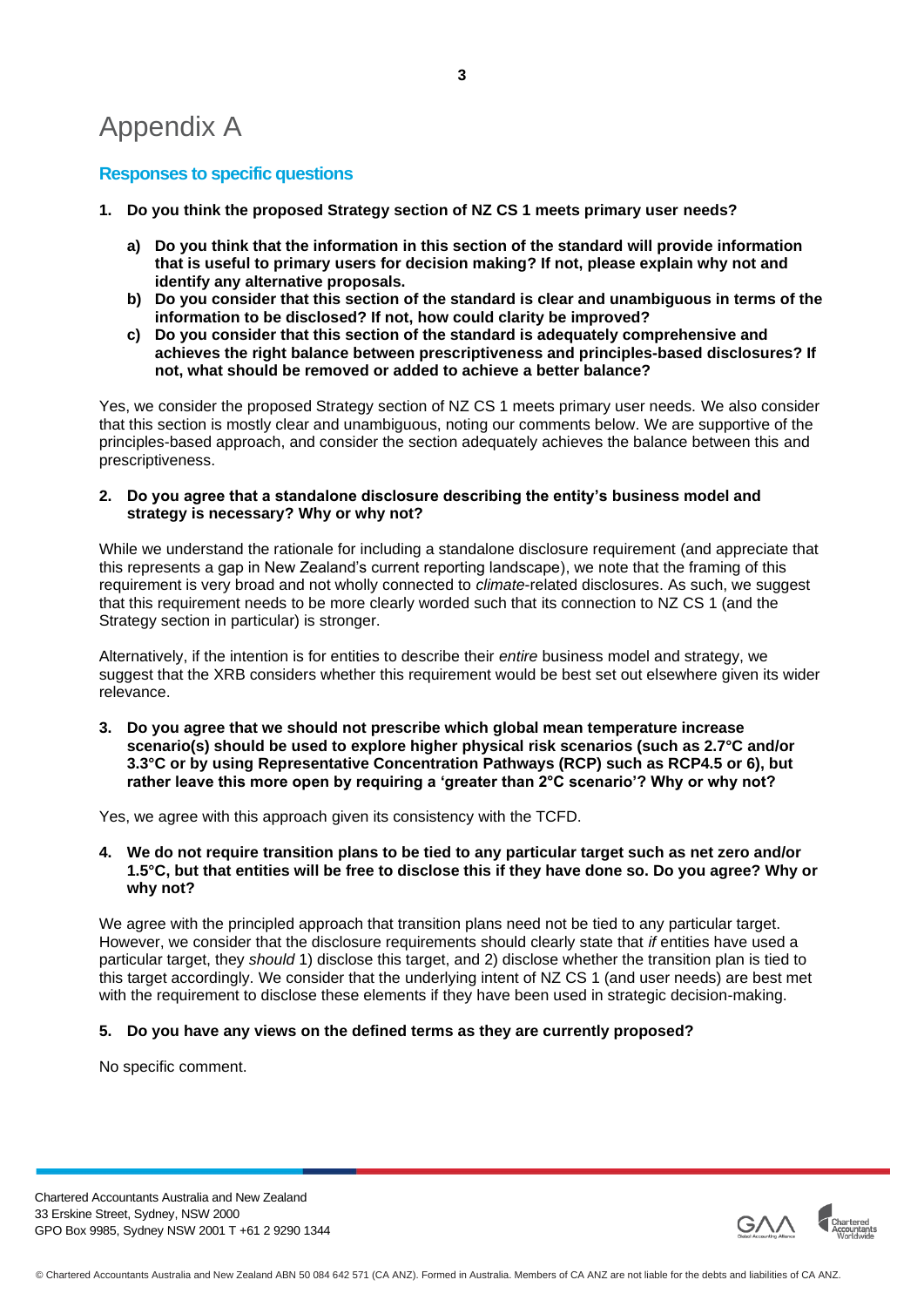**6. The XRB has identified adoption provisions for some of the specific disclosures in NZ CS 1:**

2

- **a) Do you agree with the proposed first-time adoption provisions? Why or why not?**
- **b) In your view, is first-time adoption relief needed for any of the other disclosure requirements? Please specify the disclosure and provide a reason.**
- **c) If you are requesting further first-time adoption relief, what information would you be able to provide in the interim?**

Yes, we support the focus of qualitative disclosures first, as allowed under the proposed first-time adoption provisions for the Strategy section of NZ CS1. Similar to our response under question 8, we consider that there may be some newer metrics for which first-time adoption provisions would be useful. We do not have any specific comment for  $(c)$ .

- **7. Do you think the proposed Metrics and Targets section of NZ CS 1 meets primary user needs?**
	- **a) Do you think that the information in this section of the standard will provide information that is useful to primary users for decision making? If not, please explain why not and identify any alternative proposals.**
	- **b) Do you consider that this section of the standard is clear and unambiguous in terms of the information to be disclosed? If not, how could clarity be improved?**
	- **c) Do you consider that this section of the standard is adequately comprehensive and achieves the right balance between prescriptiveness and principles-based disclosures? If not, what should be removed or added to achieve a better balance?**

Yes, we consider the proposed Metrics and Targets section of NZ CS 1 meets primary user needs. We also consider that this section is mostly clear and unambiguous, noting our comments below. We are supportive of the principles-based approach, and consider the section adequately achieves the balance between this and prescriptiveness.

**8. We have not specified industry-specific metrics. The guidance will direct preparers where to look for industry-specific metrics. Do you believe this is reasonable or do you believe we should include a list of required metrics by industry? If so, do you believe we should use the TCFD recommendations or follow the TRWG prototype?**

We are broadly supportive of this approach. We agree that inclusion of a required list of metrics in NZ CS 1 could result in tick box disclosures. However, to ensure that preparers are best equipped to comply with NZ CS 1, we support the XRB's intention to include reference to possible industry-specific metrics in separate guidance issued instead. For completeness, we note that references to these metrics could be in the form of links to existing resources (i.e. the TCFD recommendations or the standards issued by the ISSB) rather than the list of metrics itself. While we anticipate that some sectors will be relatively mature in their discussions about which metrics are most useful for disclosures, others may need some support in beginning this conversation. In developing guidance, we encourage the XRB to consider the maturity of these conversations both domestically and internationally and where metric expectations and reporting approaches may not be as clear.

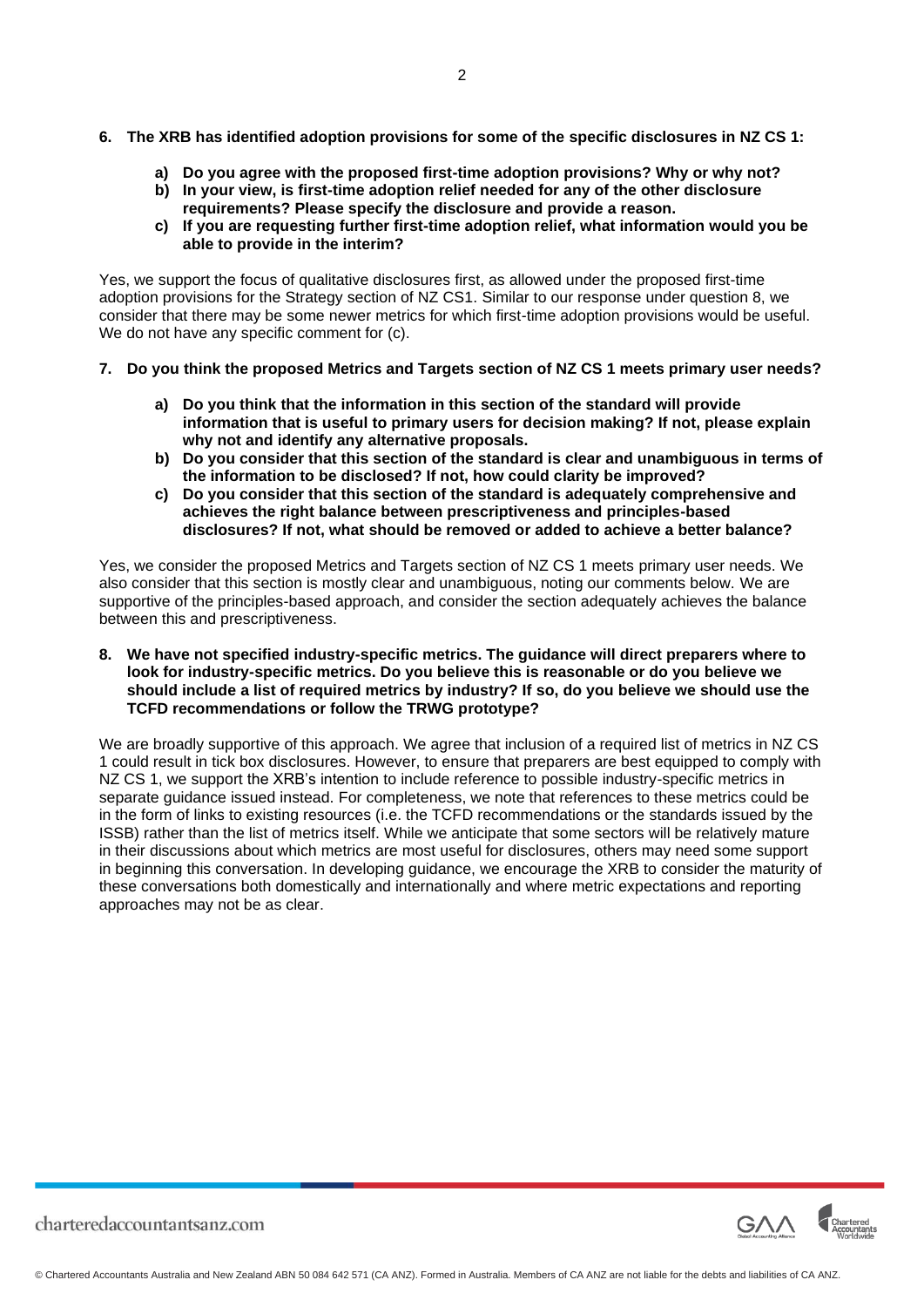#### **9. We will require disclosure of scope 3 value chain emissions as part of this standard. Are there areas (particularly in your scope 3 value chain) where there are impediments to measuring at present? If so, what are these areas and when do you think it might be possible to measure these areas?**

While we broadly support this requirement, we note that some sectors are not yet sufficiently mature in their disclosure of scope 3 value chain emissions. This lack of maturity may be due to a lack of credible data e.g. financed emissions, as well as internal capabilities. This lack of maturity will also have flow-on effects for other sectors relying on this information.

We also encourage the XRB to provide clarity where possible of expectations regarding scope 3 disclosures and the link to materiality (i.e. while not everything is material, there remains an expectation for entities to understand their emissions profile across scope 3 categories in order to make materiality assessments). In addition, it may also be useful for the XRB to indicate within guidance the high degree of estimation that will be needed in certain areas, as a way to support new preparers.

#### **10. Paragraphs 8, 9 and 10 contain specific requirements relating to the disclosure of GHG emissions to facilitate the conduct of assurance engagements in line with the requirement of section 461ZH of the Financial Markets Conduct Act. Do you have any observations or concerns about these proposed requirements?**

We are supportive of paragraph 8. We appreciate that these requirements will be helpful for users to better understand the disclosures and present the information in such a way that will provide assurance providers with more comfort.

However, we are concerned that paragraph 9 requires the preparation of a separate greenhouse gas emissions report, which goes beyond what would be expected under a disclosure standard. If the preparation of a separate report is required, we encourage the XRB to determine where this obligation is best located. If it is included in NZ CS 1, it should be set out upfront.

For completeness, we consider that the repetition of requirement 4(a) under requirement 8(a) may be superfluous.

#### **11. Do you have any views on the defined terms as they are currently proposed?**

No specific comments.

#### **12. The XRB has proposed not providing first-time adoption provisions for the Metrics and Targets section of NZ CS 1. Do you agree? Why or why not?**

While we agree with the rationale for not providing first-time adoption provisions for the Metrics and Targets section, we note that some of the TCFD metrics are relatively recently issued and yet to be in widespread use. As such, given disclosures against these metrics are still developing, we consider that it may be useful to allow for some transition towards incorporating these metrics for New Zealand entities.

### **13. The XRB proposes that the minimum level of assurance for GHG emissions be set at limited assurance. Do you agree?**

We agree with the proposal that the minimum level of assurance for GHG emissions be set as limited. While we acknowledge that GHG emissions are being subject to reasonable assurance in other jurisdictions, there are concerns over data availability and reliability in New Zealand given the initial lack of maturity in climate reporting entities' systems and processes.

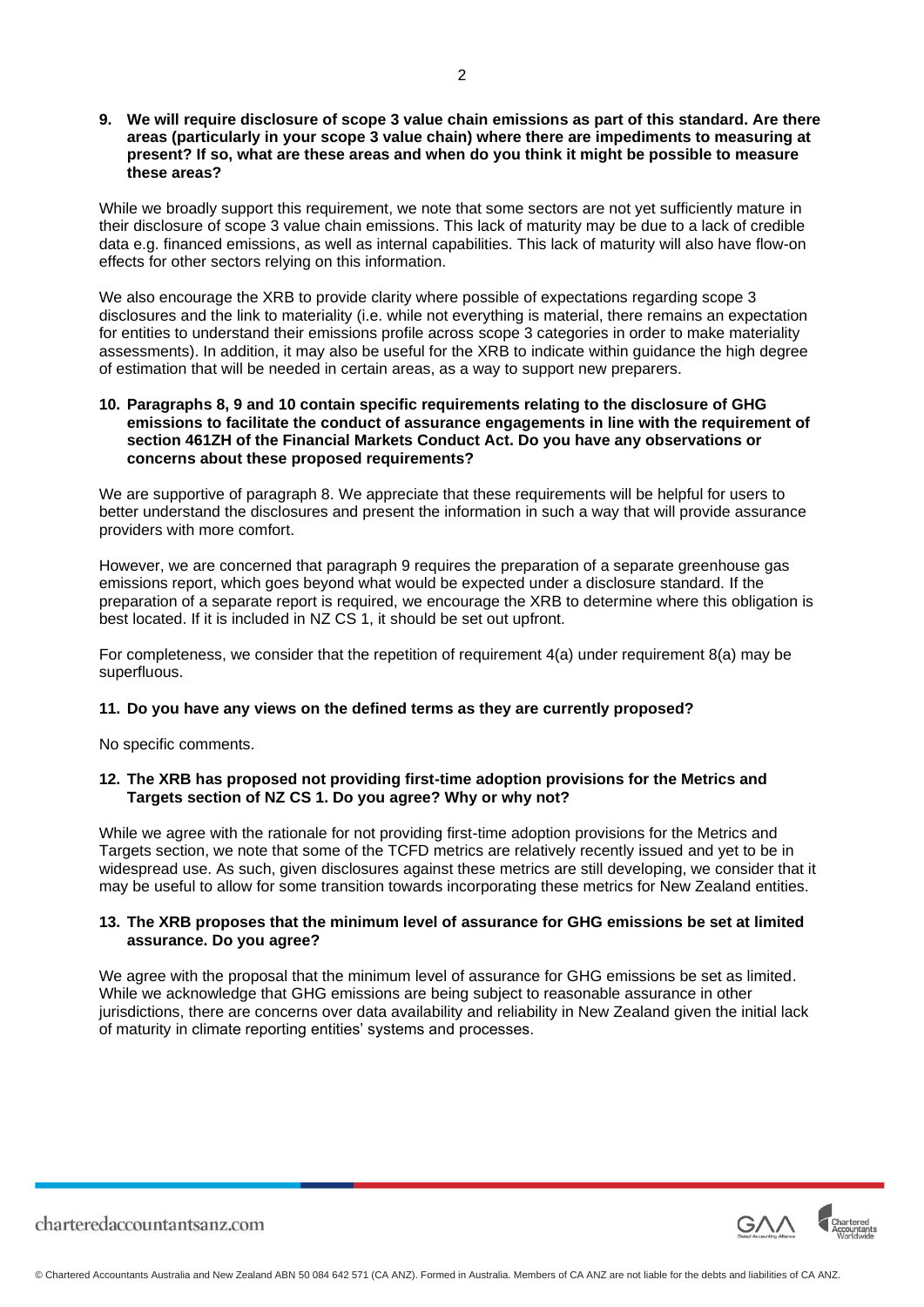#### **14. The XRB has proposed a definition of material (Information is material if omitting, misstating, or obscuring it could reasonably be expected to influence decisions that primary users make on the basis of their assessments of an entity's enterprise value across all time horizons, including the long term). Do you agree with this definition? Why or why not?**

We agree with the proposed definition of materiality and are supportive of the XRB's approach with respect to this concept.

## **15. Do you have any other comments on the proposed materiality section?**

No specific comments.